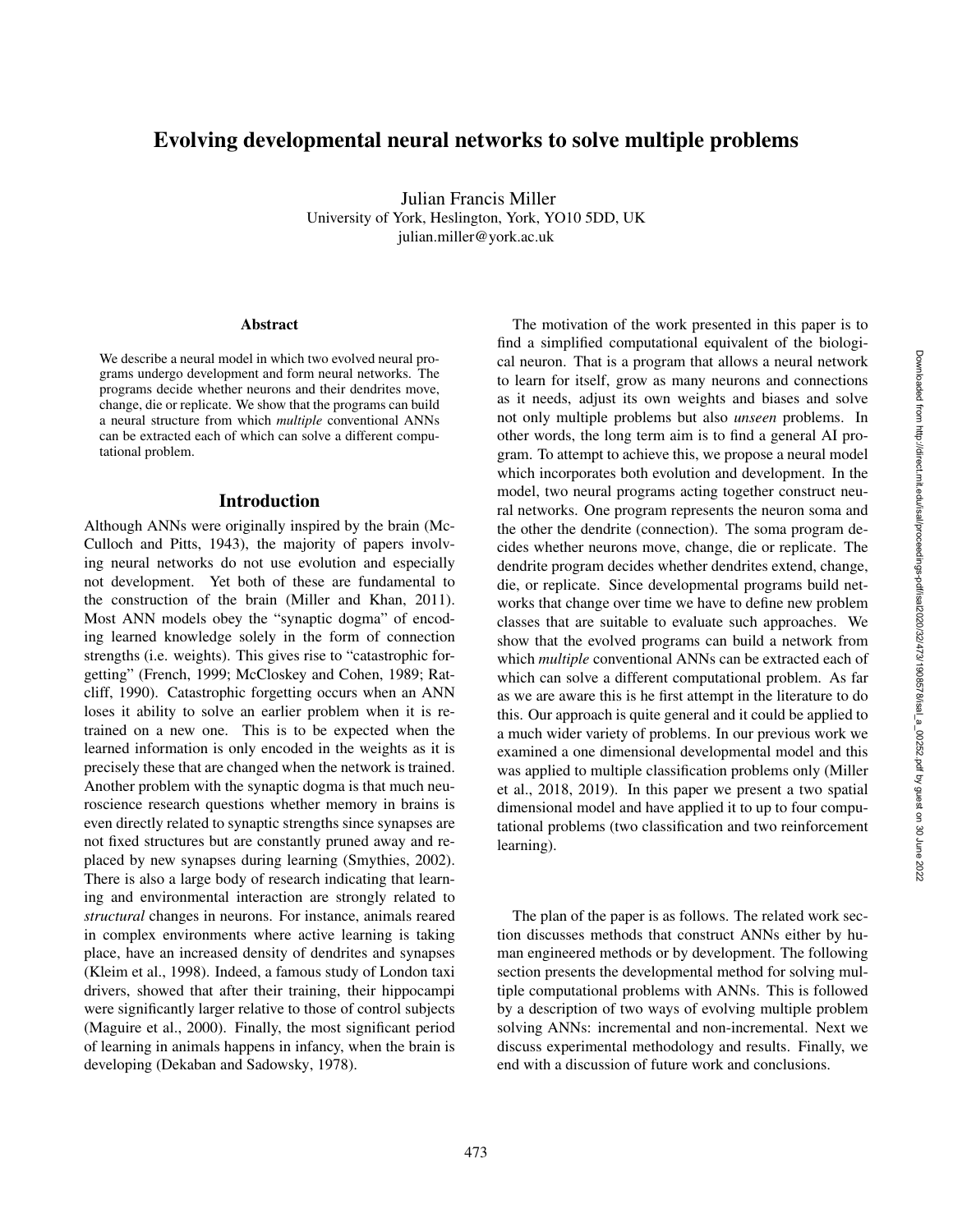## Related work

Although non-developmental in nature, a few methods have been devised which under supervision gradually augment a fixed architecture of ANNs by adding additional neurons or joining trained ANNs together via extra connections. 'Constructive neural networks' are traditional ANNs which start with a small network and add neurons incrementally while training error is reduced (Fahlman and Lebiere, 1990; Franco and Jerez, 2009). Modular ANNs use multiple ANNs each of which has been trained on a sub-problem and these are combined by a human expert (Sharkey, 2012). More recent approaches adjust weighted connections *between* trained networks on sub-problems guaranteeing that trained networks on sub-problems are unaltered. Rusu et al. applied their method, called 'progressive neural networks' (Rusu et al., 2016) to three classes of problems: variants of the game of Pong, Atari games and 3D maze problems and Terekhov et al. examined their approach on purpose designed image classification tasks (Terekhov et al., 2015). Aljundi et al. have a set of trained ANNs for each task (experts) and use an additional ANN as a recommender as to which expert to use for a particular data instance (Aljundi et al., 2016). They evaluated their approach on image classification tasks and video prediction. Another technique that is related to multiple problem solving is called *transfer learning*. It is a technique that aims to improve a learner in one domain by transferring information from a *related* domain (Pan and Yang, 2010; Weiss et al., 2016). Transfer learning is used particularly when there is a limited supply of target training data. Transfer learning assumes that the data from the various domains are related in some way (i.e. all classification problems, or all images etc.). However, transfer learning does not apply to learning how to solve multiple *unrelated* problems. All these approaches are a form of human engineered development and do not attempt to mimic the way brains are created in the natural world.

More biologically inspired developmental processes (Kumar and Bentley, 2003; Stanley and Miikkulainen, 2003) have been discussed as one of the important processes in an enriched form of artificial evolution called *computational evolution* (Vaario, 1994; Banzhaf et al., 2006). In particular, for several decades authors have investigated various ways of implementing and evolving development processes to construct ANNs. A review of these can be found in (Miller et al., 2019). However, none of the previous research in artificial development has looked at solving standard ANN benchmark problems or multiple problems simultaneously.

## Neuron model

The neural programs are represented using Cartesian Genetic Programming (CGP) Miller and Thomson (2000); Miller (2011, 2020a) in which the program nodes represent mathematical operations, operating on and returning real-

values between -1 and 1. CGP was used for two main reasons. Firstly, it allows programs to have an arbitrary number of outputs (unlike tree-based GP), secondly the author is a pioneer in its use. In CGP, each primitive function takes up to two inputs, denoted  $z_0$ ,  $z_1$ . The functions are as follows: step: if  $z_0 < 0$  then 0 else 1, add:  $(z_0 + z_1)/2$ , sub:  $(z_0 - z_1)/2$ , mult:  $z_0z_1$ , xor: if the sign of both inputs is the same then the output is -1 else 1, istep: if *z*0 is negative, output is 1 else output is 0. These functions were found to be effective in preliminary experiments. The programs read variables associated with neurons and dendrites and produce outputs which are used to update those variables. The inputs and outputs to the evolved programs are illustrated in Fig. 1. When the evolved soma and dendrite programs are executed, neurons can move, change, die replicate, grow more dendrites and their dendrites can also change, replicate or die. We refer to the collection of neurons and dendrites as the *brain*. Later we will explain how multiple conventional ANNs can be extracted from the brain and assessed for their effectiveness. Neurons and dendrites are confined to the unit square and all neural variables can only take values between -1.0 and 1.0. There are two kinds of neuron: output and non-output. Every output required by each computational problem has a dedicated *output neuron*. The other neurons are internal and are not directly used to provide outputs from the brain. We refer to these as *non-output neurons* .

#### Soma program inputs and outputs

The soma program reads ten variables. Four are neuron variables: x and y position, health and bias. Bias refers to an input to the neuron activation function which is added to the weighted sum of inputs. The soma program is also supplied with averages of properties of its dendritic tree: *x* and *y* position, weight and health. The soma program can also read a variable called *neuron type*. For non-output neurons, the neuron type is -1.0. Output neurons are given a value 1.0. This potentially allows a neuron to behave differently depending on whether it is an output neuron or not. Finally, the soma can read the performance score (i.e. fitness) at the previous learning epoch (see next section). The soma program has four outputs: health updater, bias updater, and *x* and *y* position updater. The evolved soma program reads its ten inputs and outputs the four soma output update variables. These decide how the corresponding soma variables will be updated. The way this is done is as follows. If any soma updater variable is greater (less) than zero, the corresponding soma variable is incremented (decremented) by the userdefined amounts,  $\delta_{nh}$ ,  $\delta_{nb}$ ,  $\delta_{np}$ . There are both 'pre' deltas and 'while' deltas (see next section). After updating, the corresponding variable is squashed into the interval [-1, 1] using a hyperbolic tangent function. We used hyperbolic tangent for squashing in preference to simple truncation as distinct variables are squashed into distinct values, whereas truncation could map distinct variables to the same value (either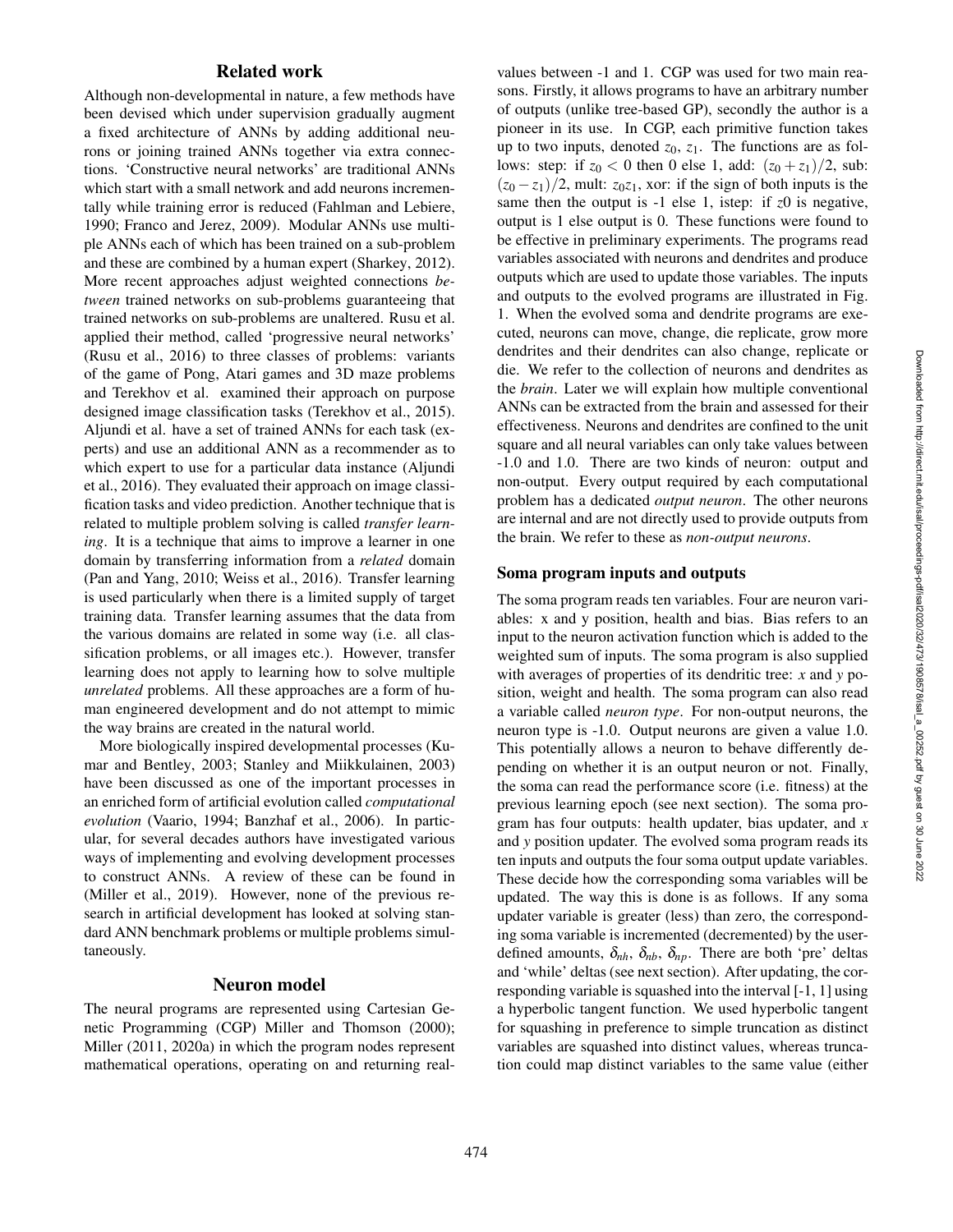Figure 1: Each neuron has a two-dimensional position, health, bias and a variable number of dendrites. Each dendrite has a two dimensional position (the growing tip), a health and a weight. Neural programs read these variables and update them (a and b). When the two programs are executed a collection of neurons are created (c). External inputs for different computational problems are shown as red, green or blue coloured rectangles. Output neurons for different problems have corresponding colours. There are assumed to be two outputs each for the red and blue problems and one for the green. Black neurons are nonoutput. Dashed arrows show dendrites forming connection with nearest neurons or inputs on the left (snapping) to achieve connected networks.



1 or -1). In the case of soma health, there is a further step. If it falls below the user-defined death threshold,  $\theta_{nd}$ , then the neuron will die and not be present in the updated brain. Alternatively, if it happens to be above the user-defined neuron birth threshold,  $\theta_{nb}$ , then the parent neuron will replicate and an additional neuron will appear in the brain (near to the parent). Thus, the soma evolved programs can change the health, bias or position of the soma and whether the neuron will die, or replicate.

#### Dendrite program inputs and outputs

The dendrite program also has ten inputs and is executed inside every dendrite. Three inputs are the parent neuron's bias and *x* and *y* positions. Four are the dendrite variables: *x* and *y* position, weight and health. The dendrite program is also allowed to read the *x* and *y* position of the nearest neuron to the dendrite position. Like the soma, the dendrite can also read the performance score of the brain at the previous epoch (see next section). There are four outputs: health updater, weight updater, and *x* and *y* position updater. The evolved dendrite program reads its ten inputs, and outputs the four dendrite output update variables. These decide how the actual dendrite corresponding variables will be updated. If any dendrite updater variable is greater (less) than zero, the corresponding dendrite variable is incremented (decremented)

by the user-defined amounts,  $\delta_{dh}$ ,  $\delta_{dw}$ ,  $\delta_{dp}$ . After updating the corresponding variable is squashed using a hyperbolic tangent function. There are also user-defined thresholds for dendrite birth and death, θ<sub>db</sub>, θ<sub>dd</sub>.

# Developing the brain and evaluating the fitness

The algorithm used for training and developing the ANNs is given in Alg. 1. The brain is always initialized with at least as many neurons as the maximum number of outputs over all computational problems. Note, all problem outputs are represented by a unique neuron dedicated to the particular output. Output neurons can change but not die or replicate as the number of output neurons is fixed by the choice of computational problems.

Development happens in two distinct phases ('pre' learning and 'while' learning). The number of developmental steps are defined by the parameters, *NDSpre* and *NDSwhi* . The 'pre' learning phase is an initial phase of development where the brain is not tested in any way (lines 4-6). While in the 'while' phase the brain is assessed and provides feedback to the developmental process (lines 11-13).

Lines 9 - 32 form the 'epoch learning' loop. This loop repeats the entire training developmental process (the 'while loop') for a number of epochs, *Nep*. Learning epochs allow us to demand that evolution produce a pair of programs that cause the developing ANN to learn. If the user chooses a binary variable *E pochLearning* = 1 then the learning loop only continues while the training accuracy does not decrease (lines 25-31). If it does, the algorithm stops and returns the training accuracy of the previous epoch.

Note that at each epoch, a performance value is determined corresponding to each individual benchmark problem and is an input to the soma and dendrite programs for *output* neurons. If a neuron is not an output neuron then the average fitness at the given epoch over all benchmarks is given as the performance input. The performance signal is intended to act as a reward to the developmental process, triggering changes in the brain when necessary.

We extract conventional ANNs from the developed brain in the following way (line 15 in Alg. 1). Firstly, only the inputs *relevant* to the target problem in hand are given their randomly pre-assigned positions. We do not have input neurons in the model, rather input data is supplied at fixed spatial locations unique to each problem. These can be thought of as electrodes, supplying current. In this way, the brain is only supplied with relevant inputs and can not connect to irrelevant inputs (for another target problem). In earlier work, we allowed all target problems to be present and we assigned zero values to any inputs that were irrelevant to the target problem in hand. This has a big drawback as it means that the brain could be flooded with many irrelevant inputs having the value zero. Biological brains appear to have a sophisticated method of ignoring irrelevant inputs, however it is not yet clear how this happens. There are output neurons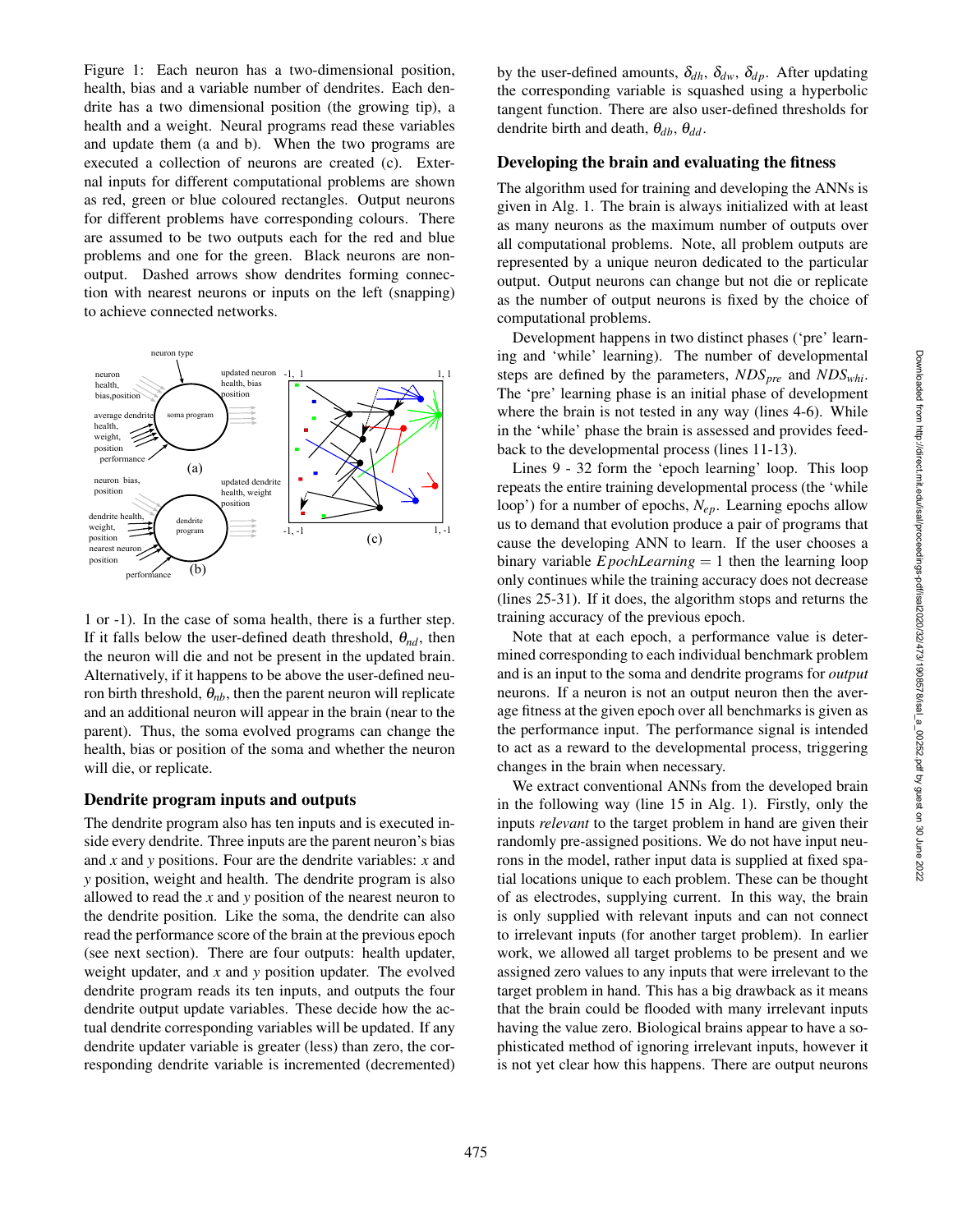#### Algorithm 1 Fitness algorithm.

| 1:  | <b>function FITNESS</b>                                     |
|-----|-------------------------------------------------------------|
| 2:  | Initialise brain                                            |
| 3:  | Load 'pre' development parameters                           |
| 4:  | for $NDS_{pre}$ times do                                    |
| 5:  | Run soma/dendrite programs to update brain                  |
| 6:  | end for                                                     |
| 7:  | Load 'while' developmental parameters                       |
| 8:  | $Prev E pochFitness = 0$                                    |
| 9:  | for <i>epoch</i> = 1 to $N_{ep}$ do                         |
| 10: | $PrevFitness = 0$                                           |
| 11: | for $NDS_{whi}$ times do                                    |
| 12: | Run evolved programs to update brain                        |
| 13: | end for                                                     |
| 14: | <b>for</b> $p = 1$ to <i>NumBenchmarkProblems</i> <b>do</b> |
| 15: | <b>Extract ANN</b>                                          |
| 16: | for $NT(p)$ training cases do                               |
| 17: | Accumulate fitness for problem p                            |
| 18: | end for                                                     |
| 19: | $Fitness = Fitness/NT(p)$                                   |
| 20: | Accumulate Fitness for all benchmarks                       |
| 21: | end for                                                     |
| 22: | $Fitness = Fitness/NumBenchmark Problems$                   |
| 23: | $PrevFitness = Fitness$                                     |
| 24: | $E$ pochFitness = PrevFitness                               |
| 25: | if EpochLearning then                                       |
| 26: | if $E$ pochFitness $\langle$ PrevE pochFitness then         |
| 27: | <b>Break</b>                                                |
| 28: | else                                                        |
| 29: | $Prev E pochFitness = E pochFitness$                        |
| 30: | end if                                                      |
| 31: | end if                                                      |
| 32: | end for                                                     |
| 33: | Return E pochFitness                                        |
|     | 34: end function                                            |

dedicated to each problem these are free to move around as directed by the soma program, how they move is dictated by their inputs. There is no input supplied to the soma and dendrite program that indicates what problem is being solved (i.e. like a problem ID).

The next phase is to go through all dendrites of the neurons to determine which inputs or neurons they connect to. To generate a valid neural network we assume that dendrites are automatically connected to the nearest neuron or input on the left. We refer to this as "snapping". Since, the dendrite position can be on the right of the parent neuron, before extracting ANNs it is reflected back from the parent position (to avoid recurrence). The dendrites of non-output neurons are allowed to connect to either inputs or other non-output neurons on their left. However, output neurons are only allowed to connect to *non-output* neurons on their left. It is not desirable for the dendrites of output neurons to be connected directly to inputs, however, when output neurons move, they may only have inputs on their left. In this case the output neuron dendrite neuron will be connected to the first external input to the ANN network (by default).  $NT(p)$  is the number of training cases for each computational problem, *p*. Thus we can see what the brain connects to is problem dependent so the same neuron can appear in one ANN and again ( with same bias, position, dendrite numbers and weights) in another ANN with possibly different connections (i.e. to other inputs). The extracted ANNs use the hyperbolic tangent activation function. Other activation functions can be easily be used, however in experiments so far, the hyperbolic tangent appears to perform the best.

## Model parameters

Table 1: Table of neural model parameters.

| Parameter                       | Value         |
|---------------------------------|---------------|
|                                 |               |
| $NN_{min}(NN_{max})$            | 0(30)         |
| $N_{init}$                      | 5             |
| $DN_{min}(DN_{max})$            | 1(60)         |
| $ND_{init}$                     | 5             |
| $N_{ep}$                        | 8             |
| $MN_{inc}$                      | 0.0001        |
| $I_{\mu}$                       | $-0.6$        |
| O <sub>1</sub>                  | 1.0           |
| $\alpha$                        | 1.5           |
| 'Pre' development parameters    |               |
| $NDS_{pre}$                     | 6             |
| $\theta_{nd}$ ( $\theta_{nb}$ ) | $-0.6(0.2)$   |
| $\theta_{dd}$ ( $\theta_{db}$ ) | $-0.7(0.2)$   |
| $\delta_{nh}$ and $\delta_{dh}$ | 0.2           |
| Remaining $\delta s$            | 0.1           |
| 'While' development parameters  |               |
| $NDS_{whi}$                     | 1             |
| $\theta_{nd}$ ( $\theta_{nb}$ ) | $-0.4(0.2)$   |
| $\theta_{dd}$ $(\theta_{db})$   | $-0.65(-0.6)$ |
| All $\delta s$                  | 0.1           |

The model has a large number of user-defined parameters these are shown in Table 1. It is hoped that as the model develops some can be removed or assume default values, however, at present the approach has been to create a neuron model that is as general as possible and with the least number of assumptions. The initial number of nonoutput neurons, can be chosen by the user and is denoted, *Ninit*. The total number of neurons allowed in the network is bounded between a user-defined lower (upper)bound *NNmin* (*NNmax*). The number of dendrites each neuron can have is bounded by user-defined lower (upper) bounds denoted by *DNmin* (*DNmax*). These parameters ensure that the number of neurons and connections per neuron remain in well-defined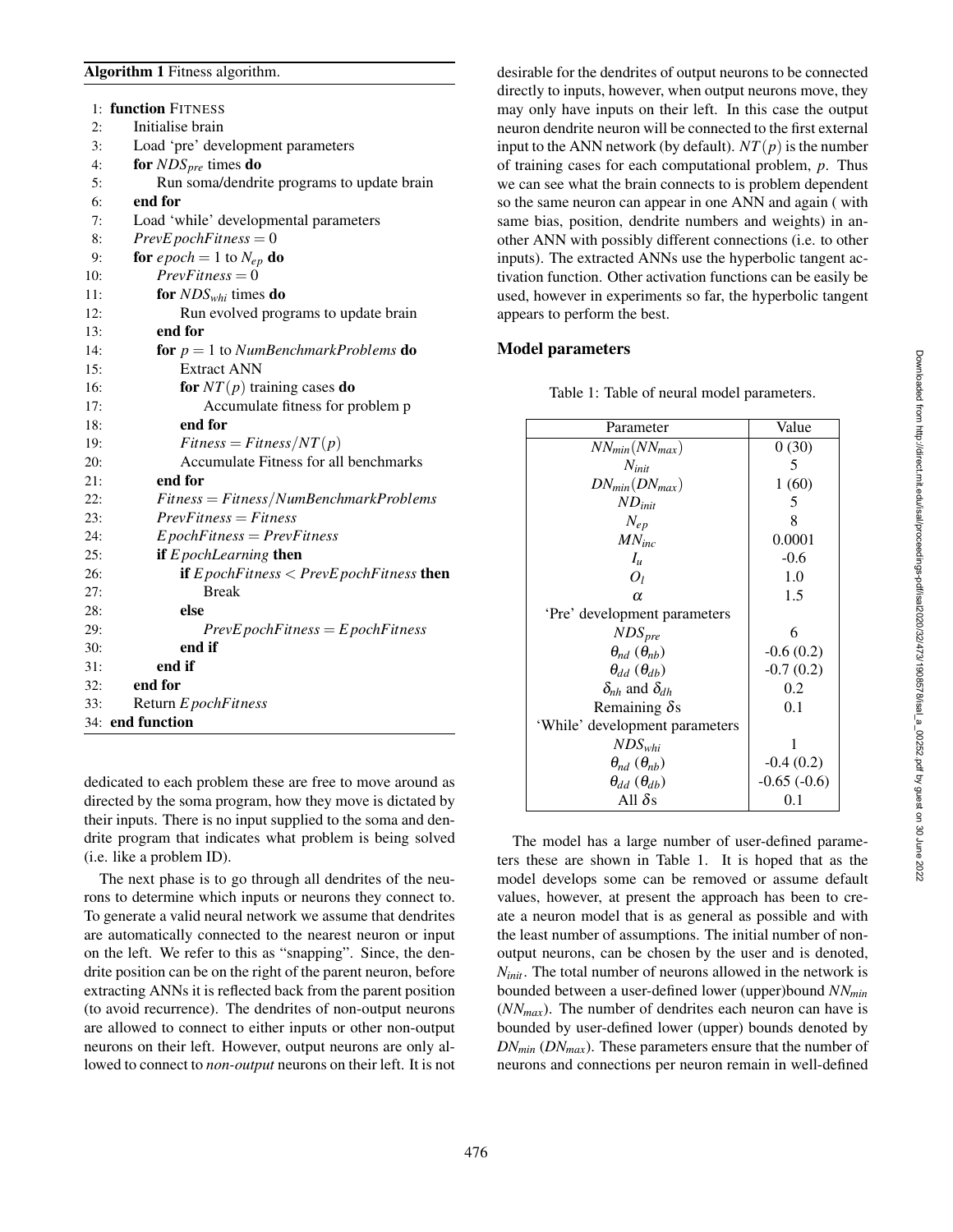bounds, so that a network can not eliminate itself or grow too large.

If the health of a neuron falls below (exceeds) a userdefined threshold,  $\theta_{nd}$  ( $\theta_{nb}$ ) the neuron will be deleted (replicated). Likewise, dendrites are subject to user defined health thresholds,  $\theta_{dd}$  ( $\theta_{db}$ ) which determine whether the dendrite will be deleted or a new one will be created. Actually, to determine dendrite birth the parent *neuron* health is compared with  $\theta_{db}$ . This choice was made to prevent the potentially very rapid growth of dendrite numbers.

Neurons that have just been born are placed above and to the right of the parent neuron, by adding a small increment, *MNinc* to the parent's x and y position. Newly born neurons are given a health equal to one, a bias of zero, and the same number of dendrites as the parent. Their dendrites are given weight and health equal to zero. The x and y positions of the dendrites are set to zero. When individual dendrites are created they are given a weight and health equal to one and their x and y-positions are set to 0.8 of the parent x and y-position. In preliminary empirical investigations these choices were found to work well. In some cases, neurons will collide with other neurons (by occupying a small interval around an existing neuron) and the neuron has to be moved by a certain increment until no more collisions take place. This increment is given by *MNinc* .

The x positions of data inputs to the brain are given fixed random values between  $-1$  and  $-1+I_u$  while the y-positions take randomly chosen values between -1 and 1. The output neurons for all problems are initially placed at x-position *O l* and their positions on the y-axis are uniformly distributed between -1 and 1. However, output neurons as with other neurons can move according to the neuron program. All neurons are marked as to whether they provide an external output or not. In the initial network there are *Ninit* nonoutput neurons and  $N<sub>o</sub>$  output neurons, where  $N<sub>o</sub>$  denotes the number of outputs required by the computational problem being solved. When solving a particular problem, output data is read from only those output neurons corresponding to the chosen problem (the remaining output neurons are ignored). Note, non-output neurons are not allowed to connect to output neurons and output neurons can only connect to non-output neurons or inputs. When output neurons are initialized their health and bias are given random values between -1 and 1. All neurons are initialized with *NDinit* dendrites. The dendrites variables, health and weight are initialized with random values between -1 and 1. They are given randomly chosen x and y-positions between 0 and 1. Finally, the neural activation function has a slope constant given by  $\alpha$ . The chosen experimental parameters for this study are shown in Table 1. After much experimentation these were found to work quite well. The values found for  $DH_{death} = -0.65$  and  $DH_{birth} = -0.6$  are quite surprising as learning is taking place while there is a high probability of dendritic change (birth or death).

## Incremental evolutionary problem solving

The user can choose either to evolve developmental programs that solve all problems at the same time or evolve solutions incrementally until on the last round of evolution all problems are solved simultaneously. We refer to the latter as *incremental problem solving* (IPS). In non-incremental problem solving a performance score calculated for each benchmark. The fitness is then the average of the performances. Incremental problem solving works as follows. First the programs are evolved for a number of generations to solve a single benchmark problem, then when either the user-chosen generation limit has been reached or a perfect score has been obtained, evolution tries to evolve programs that solve two benchmarks. This process repeats until at the last evolutionary cycle all benchmarks are attempted. The thinking here is that rather than trying to evolve soma and dendrite programs that are always evaluated on all benchmarks, the incremental problem solving method allows evolution to create programs that perform well on problems individually before moving on to more problems. It is important to note that the final evolved programs after both non-incremental and incremental problem solving merely have to be executed (i.e. without evolution) to perform on all the benchmark problems. The hope is that after a sufficient number of computational problems, evolution might discover general programs that construct an autonomous learning system. The role of the reward signal is important for general problem solving as it provides environmental feedback to the developing artificial brain so that it can, if necessary, change its behaviour towards more useful neural changes.

## Experimental Methodology

In this work, we look to simultaneously solve two standard classification problems (diabetes and glass) and two reinforcement learning problems (double-pole balancing and ball throwing). The definitions of these problems are available in the UCI repository  $\frac{1}{1}$ . Diabetes has 8 real attributes and two Boolean outputs. Glass has 9 real attributes and six Boolean outputs. The specific datsets chosen were diabetes1 and glass1 which are described in the PROBEN suite of problems<sup>2</sup>. The two reinforcement learning problems are ball throwing (Koutník et al., 2010; Turner, 2017) and double pole balancing (Turner, 2017). The ball throwing task is to design a controller which throws a ball as far as possible. There are two inputs, the arm angle from vertical and the angular velocity of the arm. It has two outputs, the applied torque to the arm and an output which decides when to release the ball. The system is simulated for a maximum of 10,000 time steps. The maximum distance the ball can be

<sup>1</sup>https://archive.ics.uci.edu/ml/datasets. html

<sup>2</sup>https://publikationen.bibliothek.kit.edu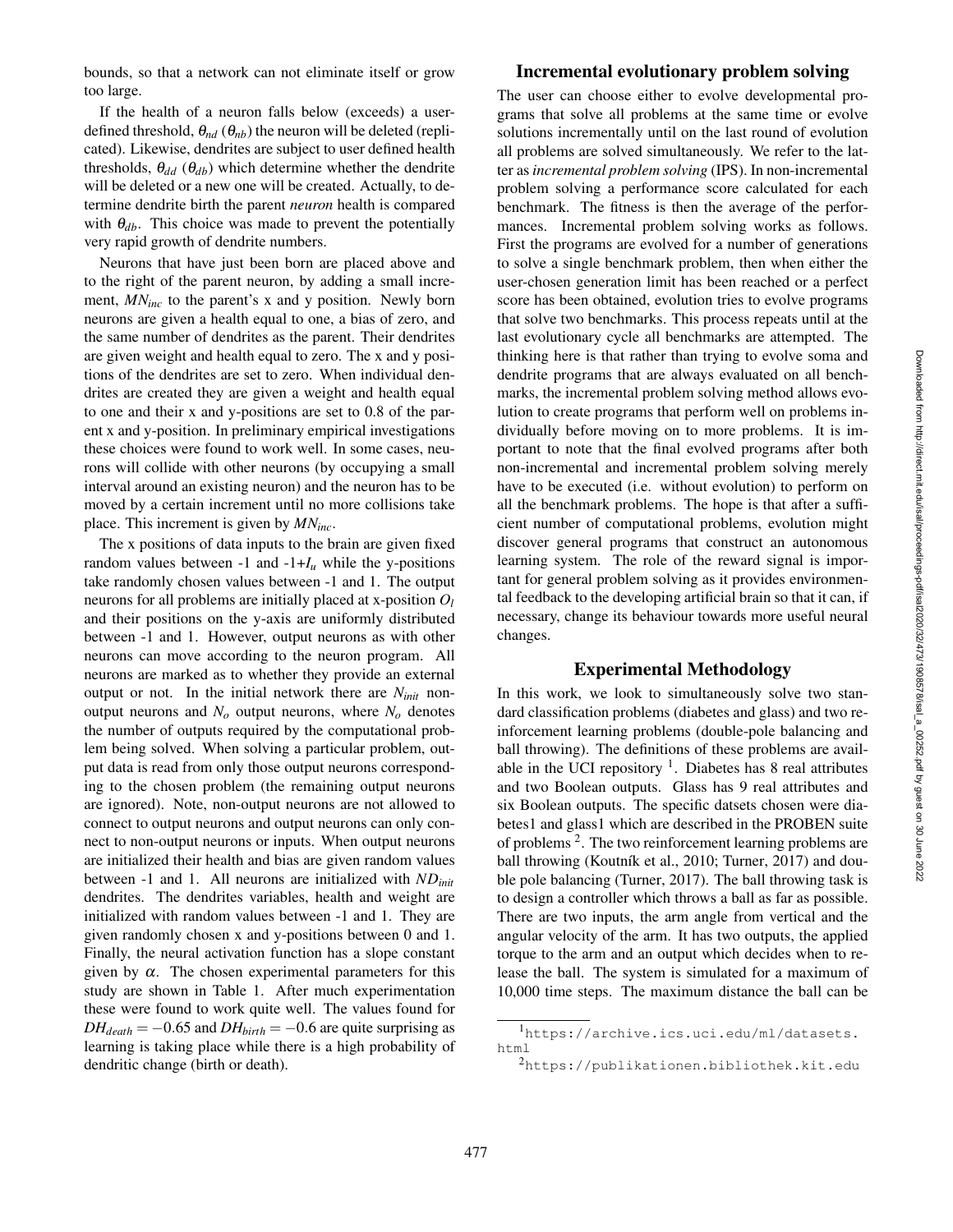thrown is can be determined through simulation and has a value of approximately, 10.202m. Ball throwing is considered solved when the thrown distance greater than or equal to  $9.5$ m (fitness = 0.9312). It has a strong sub-optimal fitness value where the fitness is 0.546 this corresponds to the maximum possible distance that the ball can be thrown when the arm only swings forward, whereas to achieve maximum distance, one needs to swing the arm backwards so that it picks up speed due to gravity before torque is applied. In double pole balancing, the task is to balance two poles on a moveable cart on a limited track by applying a horizontal force to the cart. The inputs to the controller are the position and velocity of the cart and the angle and angular velocity of the pole(s). So there are six inputs. The single output is the force applied to the cart. The system is simulated for a maximum of 100,000 time steps. It is solved if both poles are balanced to within certain limits for this number of steps. The fitness for the double pole problem is the fractional number of simulation steps that the poles remain balanced so the fitness is fractional while the fitness for the ball throwing problem is a continuous floating point value.

### Experiments and results

The genotype length was chosen to be 600 nodes. Goldman mutation (Goldman and Punch, 2015) was used which carries out random point mutation until an active gene is changed. When incremental problem solving is used 20,000 generations are used for each problem combination. For example, solving problem 1 is given 20,000 generations, solving both problem 1 and 2 is given another 20,000 generations and so on. When comparisons are made with nonincremental learning we allow the latter to have the same *total* number of generations. In all experiments twenty evolutionary runs of a 1+5-ES were used. All experiments used exactly the same parameters as shown in Table 1.

#### Single problems

Initially, to assess baseline performance we conducted experiments on single benchmark problems. Of course, incremental problem solving does not apply since there is only one problem. Results are presented in Table 2.

As can be seen in Table 2 17 out of 20 runs produced soma and dendrite programs that can build ANNs that can completely balance two poles. While 16 out of 20 runs on the ball throwing problem produced programs that could build ANNS with thrown distances above 9.5m (classed as solved). In the case of classification we provide both the fitness scores (accuracy) and the accuracy on unseen test sets (shown in parentheses). For comparison we have included results for solving single classification problems of 179 classifiers (covering 17 families of ML methods) (Fernández-Delgado et al., 2014). However one should be cautious comparing the model results with other machine learning as these methods are not developmental in nature. Also,

there has been no prior work on developmental approaches on standard ANN benchmark problems.

Table 2: Results for single problems.

| <b>Statistic</b> | Double pole    | <b>Ball throw</b> |
|------------------|----------------|-------------------|
|                  |                |                   |
| Mean             | 0.9559         | 0.8961            |
| Median           |                | 0.9891            |
| Maximum          | 1              | 0.9990            |
| Minimum          | 0.6129         | 0.5460            |
| No. solved       | 17             | 16                |
|                  | Glass          | Diabetes          |
|                  | train (test)   | train (test)      |
| Mean             | 0.6360(0.530)  | 0.7542(0.6961)    |
| Median           | 0.6449(0.5660) | 0.7500(0.6745)    |
| Maximum          | 0.6916(0.6415) | 0.7865(0.7604)    |
| Minimum          | 0.5514(0.0943) | 0.7396(0.6510)    |
| ML methods       | Glass test     | Diabetes test     |
| Mean             | 0.610          | 0.743             |
| Maximum          | 0.785          | 0.790             |
| Minimum          | 0.319          | 0.582             |
|                  |                |                   |

#### Incremental v. non-incremental problem solving

In the next series of experiments we compared the effectiveness of solving pairs of problems incrementally (IPS) with solving them non-incrementally. Table 3 shows the results. In incremental problem solving 20,000 generations of evolution are carried out for each problem. In non-incremental, the total number of generations is 20,000 multiplied by the number of problems. So, the two scenarios use the same total number of generations. It is clear that it is more effective to develop an ANN that solves one problem first and then alter or augment it to solve, in addition, another different problem. Observing the non-incremental runs showed many occasions where improvements in fitness for the double pole task were lost when improvements occurred in the fitness for the ball throwing problem. The success of incremental problem solving indicates that it is less likely that previous learned high performing neural networks will be destroyed (by forgetting) when another problem is being solved. However, occasionally the achieved fitness on the first problem worsened briefly when there were large improvement in the second problem, indicating that interference still occurs.

The issue of interference can be studied by examining the performance when solving a single problem and comparing it with the performance in solving the same problem while at the same time solving another problem. Table 4 compares the performance when solving either the ball throw problem or diabetes classification only, to the respective performance while maintaining an solution to double pole balancing or glass classification. If there was no interference, one would expect the performances in the two cases to be the same as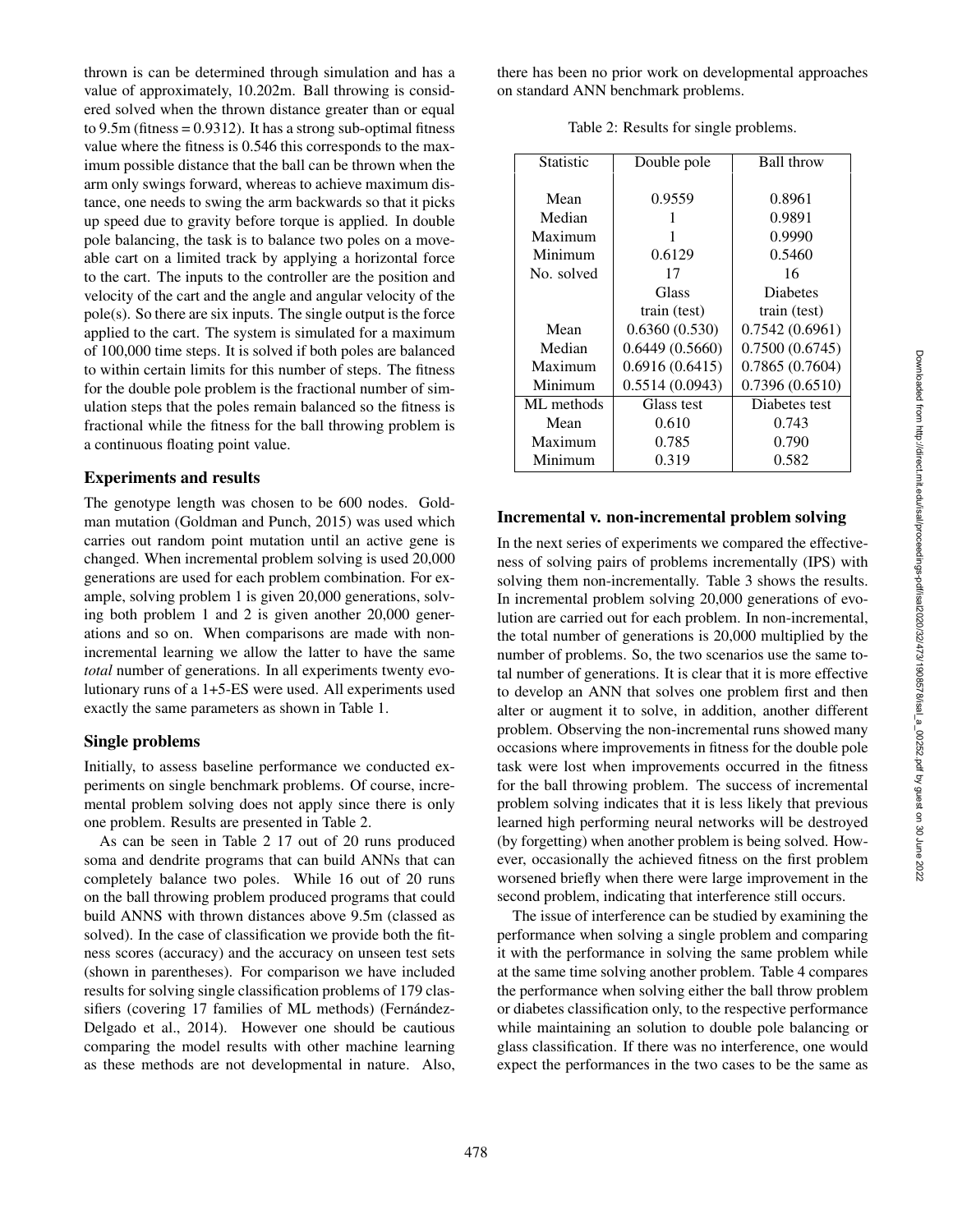| Statistic     | Incremental        | Non-incremental |
|---------------|--------------------|-----------------|
|               | Problem solving    | Problem solving |
|               | double pole (DP)   | double pole     |
|               | ball throwing (BT) | ball throwing   |
| Mean          | 0.5844             | 0.4002          |
| Median        | 0.6050             | 0.4449          |
| Maximum       | 0.7693             | 0.6294          |
| Minimum       | 0.2735             | 0.2742          |
| No. solved DP | 8                  |                 |
| No. solved BT |                    | 9               |
|               | Glass              | Glass           |
|               | diabetes           | diabetes        |
|               | train (test)       | train (test)    |
| Mean          | 0.6644(0.6183)     | 0.6561(0.6009)  |
| Median        | 0.6599(0.6274)     | 0.6566(0.5999)  |
| Maximum       | 0.7029(0.6974)     | 0.6948(0.6502)  |
| Minimum       | 0.6342(0.5158)     | 0.6015(0.5347)  |

Table 3: Incremental problem solving versus nonincremental problem solving.

their respective single problems. The best solution for double pole and ball throw achieved a perfect score for double pole and the score of 0.5385 for the ball throwing problem. The best solution in the paired classification case was an accuracy of 0.6635 for glass and 0.7422 for diabetes. The best average classification accuracy on the test data sets was 0.6974. It had an accuracy of 0.6604 for glass and 0.7344 for diabetes. This is quite respectable since the average test accuracy of 179 ML techniques has an average test accuracy of 0.610 for glass and 0.743 for diabetes. For visualization box plots are shown in Fig. 2. Only maximum or minimum outliers are shown.

Table 4: Solving one problem while maintaining a previously evolved solution compared with just solving a single problem.

| Statistic     | <b>Ball throwing</b> | <b>Ball throwing</b> |
|---------------|----------------------|----------------------|
|               | fitness while        | only                 |
|               | solving DP           |                      |
| Mean          | 0.3978               | 0.8961               |
| Median        | 0.5020               | 0.9891               |
| Maximum       | 0.9800               | 0.9990               |
| Minimum       | 0.0000               | 0.5460               |
| No. solved DP |                      | 16                   |
| No. solved BT |                      |                      |
|               | <b>Diabetes</b>      | <b>Diabetes</b>      |
|               | fitness while        | only                 |
|               | solving glass        |                      |
| Mean          | 0.7325(0.7224)       | 0.7542(0.6961)       |
| Median        | 0.7422(0.7344)       | 0.7500(0.6745)       |
| Maximum       | 0.7656(0.7656)       | 0.7865(0.7604)       |
| Minimum       | 0.6693(0.6354)       | 0.7396(0.6510)       |



(a) Double pole balancing and ball throwing



(b) Glass and diabetes classification

Figure 2: Performance of Incremental problem solving (IPS) versus non-incremental problem solving

Clearly much better results are obtained when solving the ball throwing task alone than trying to solve it while maintaining a brain that can solve the double pole problem. This indicates that interference is still occurring. The developed classifier for diabetes which also classifies glass is a little worse than the developed classifier for diabetes alone. However it appears that there is less interference with classifiers than between ball throwing and double pole balancing. It is interesting to note that the combined classifier generalizes better than the classifier for diabetes alone.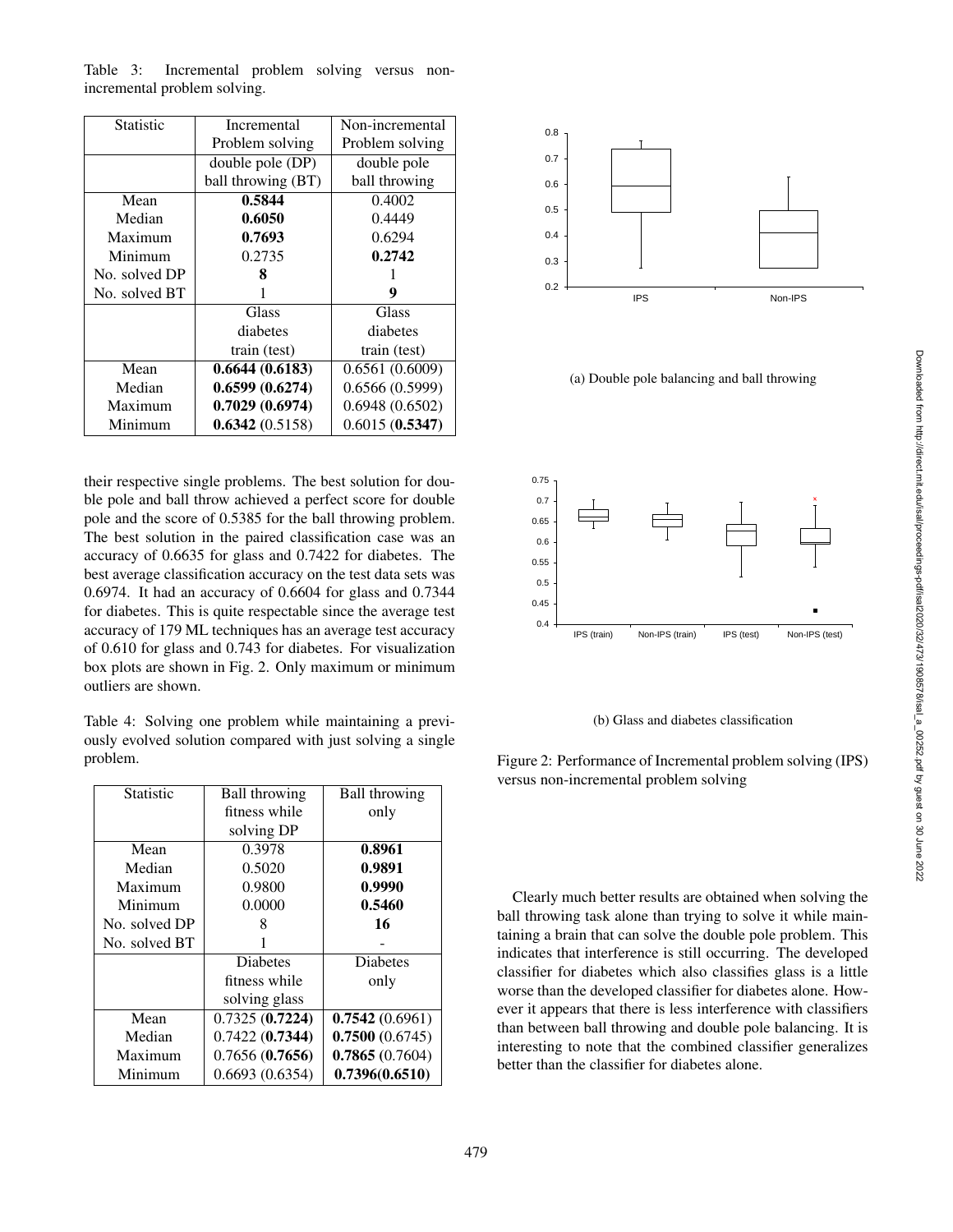## Four problems

In the next series of experiments we attempted to solve four problems simultaneously. We do this incrementally, first double pole balancing, then ball throwing, followed by glass and diabetes classification. Table 5 shows the results. The figures in the table refer to the final fitness after solving all four problems simultaneously. The fittest solution had a fitness of 0.7689 and the problem scores that contribute to that are shown in the table. The average number of nodes in the CGP program graphs for both the soma and dendrite (over 20 evolutionary runs) was 55. So even though the maximum allowed size of these is 600 nodes a much smaller number are active. This is quite typical for CGP. To summarize, when the evolved programs for the soma and dendrite were executed over two epochs the developed brain can solve the pole balancing problem and the arm throw and at the same time obtain the test classification accuracies of 0.4340 for glass and 0.3646 for diabetes. Note, that the total number of generations that programs were evolved attempting problem  $p = 1$  to 4 is  $20,000 \times p$ . Thus for problem 1 (DP) the total number of generation was 80,000 since it tries to solve DP all the time, while for BT it was 60,000 as it only starts trying to solve BT after 20,000 generations have elapsed trying to solve DP alone. This explains why results appear to be better for earlier problems.

Pole balancing used 4 non-output neurons. One of these was a "zero neuron" whose bias was zero and its fifteen dendrites all had weight zero! Ball throwing also used four nonoutput neurons but three were shared with other problems. Glass used eight non-output neurons four are shared with other problems. The other four were zero neurons with 15 dendrites. The three non-output neurons of diabetes were all shared. Note, neurons that are shared in the brain can have different connections in the extracted ANNs due to the snapping mechanism. The total number of distinct non-output neurons used in the developed brain was only eight (including four zero producing neurons). Of course, there are also eleven output neurons required by the benchmark problems.

# Conclusion and Future Work

Although we were able to evolve a computational brain that can solve multiple machine learning problems reasonably well, our attempts were hindered by interference. How does natural evolution find improvements in the performance of systems without the deterioration of already evolved systems? A much larger numbers of neurons and dendrites may make it easier for evolution. Achieving non-interfering development may simply take more evolutionary time. Allowing output neurons dedicated to particular problems to replicate (currently disallowed) and handling the issue of where to collect the output for a particular problem is one possible approach. It would be interesting to determine whether memory is predominantly attributable to weights or soma and dendrite positions. Further analysis of the evolved neu-

| <b>Statistic</b> | Pole            | Ball            |
|------------------|-----------------|-----------------|
|                  | balancing       | throwing        |
| Mean             | 0.9039          | 0.4930          |
| Median           | 1.0             | 0.5285          |
| Maximum          | 1.0             | 0.9673          |
| Minimum          | 0.0001          | 0.0             |
| No. solved       | 14              |                 |
| Fittest          |                 | 0.9673          |
|                  | <b>Glass</b>    | <b>Diabetes</b> |
|                  | train (test)    | train (test)    |
| Mean             | 0.4907(0.4000)  | 0.6717(0.6271)  |
| Median           | 0.4766(0.3962)  | 0.6719(0.6406)  |
| Maximum          | 0.5888(0.5660)  | 0.6979(0.6927)  |
| Minimum          | 0.4206(0.1321)  | 0.6354(0.3646)  |
| <b>Fittest</b>   | 0.4393 (0.4340) | 0.6693(0.3646)  |
|                  |                 |                 |

ral programs is required to understand how the networks learn.

In brains, electrical signals passing between neurons influences dendrite or axon growth and shapes brain morphology. This is called activity dependence (Ooyen, 2003). Activity dependence can be incorporated into our neural model. For instance, the health, weight or position of dendrites could be incremented or decremented depending on the strength of signal passing along the dendrite (i.e. via thresholding). Weights could be adjusted in a non-temporal Hebbian way, where if a high signal passed along a dendrite and the parent neuron also outputted a high (low) signal, then dendrite weight could increase (decrease). Similarly neuron properties could be influenced by the neuron's output signal. These ideas have been implemented (Miller, 2020b).

The long-term aim of this work is to evolved developmental programs that create a self-learning neural system. The idea behind epoch learning was to allow development to take place until the brain stopped improving. The hope is that by evolving developmental programs over sufficient numbers of epochs would encourage generality and result in a selfimproving brain. A first step would be to see if evolved programs that solve a number of problems of a particular type (i.e. classification) would be able to solve *unseen problems* of the same type.

We have evaluated our approach on standard benchmarks in machine learning. However, it might be better to create new suites of simpler problems for developmental methods (e.g. object recognition) where one can start with simple problems and gradually increase the task complexity.

# References

Aljundi, R., Chakravarty, P., and Tuytelaars, T. (2016). Expert gate: Lifelong learning with a network of experts. *CoRR, abs/1611.06194*, 2.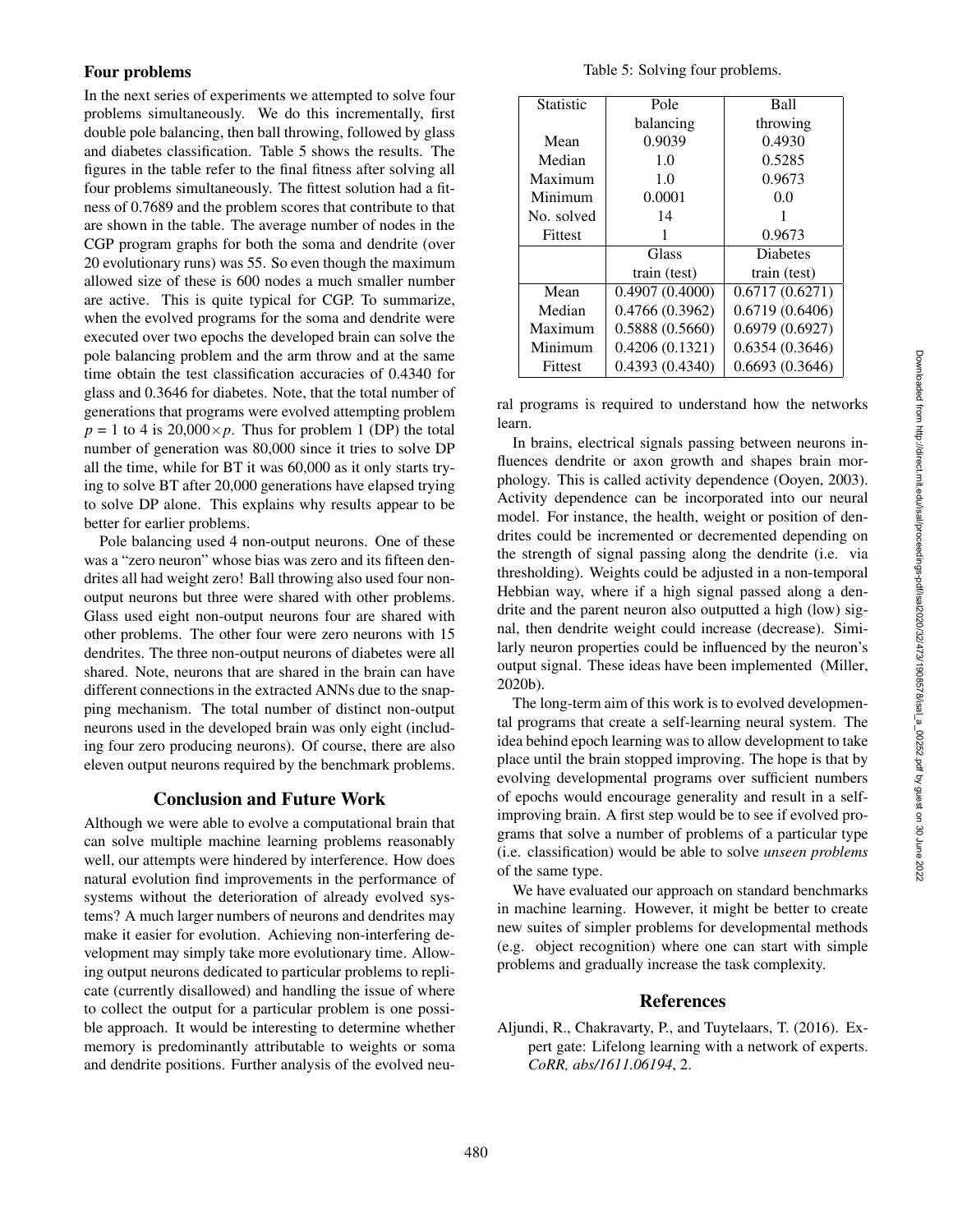- Banzhaf, W., Beslon, G., Christensen, S., Foster, J. A., Képès, F., Lefort, V., Miller, J. F., Radman, M., and Ramsden, J. J. (2006). From artificial evolution to computational evolution: a research agenda. *Nature Reviews Genetics*, 7:729–735.
- Dekaban, A. S. and Sadowsky, D. (1978). Changes in brain weights during the span of human life. *Ann. Neurol.* , 4:345–356.
- Fahlman, S. E. and Lebiere, C. (1990). The cascadecorrelation learning architecture. In *Advances in neural information processing systems*, pages 524–532.
- Fernández-Delgado, M., Cernadas, E., Barro, S., and Amorim, D. (2014). Do we need hundreds of classifiers to solve real world classification problems? *J. Mach. Learn. Res.*, 15(1):3133–3181.
- Franco, L. and Jerez, J. M. (2009). *Constructive neural networks*, volume 258. Springer.
- French, R. M. (1999). Catastrophic Forgetting in Connectionist Networks: Causes, Consequences and Solutions. *Trends in Cognitive Sciences*, 3(4):128–135.
- Goldman, B. W. and Punch, W. F. (2015). Analysis of cartesian genetic programmings evolutionary mechanisms. *Evolutionary Computation, IEEE Transactions on*, 19:359 – 373.
- Kleim, J., Napper, R., Swain, R., Armstrong, K., Jones, T., and Greenough, W. (1998). Selective synaptic plasticity within the cerebellar cortex following complex motor skill learning. *Neurobiology of Learning and Memory*, 69:274–289.
- Koutník, J., Gomez, F., and Schmidhüber, J. (2010). Evolving neural networks in compressed weight space. In *Proc. Genetic and Evolutionary Computation Conference*, pages 619–626.
- Kumar, S. and Bentley, P., editors (2003). *On Growth, Form and Computers*. Academic Press.
- Maguire, E. A., Gadian, D. G., Johnsrude, I. S., Good, C. D., Ashburner, J., Frackowiak, R. S. J., and Frith, C. D. (2000). Navigation-related structural change in the hippocampi of taxi drivers. *PNAS*, 97:4398–4403.
- McCloskey, M. and Cohen, N. (1989). Catastrophic Interference in Connectionist Networks: The Sequential Learning Problem. *The Psychology of Learning and Motivation*, 24:109–165.
- McCulloch and Pitts, W. (1943). A logical calculus of the ideas immanent in nervous activity. *The Bulletin of Mathematical Biophysics*, 5:115–133.
- Miller, J. F., editor (2011). *Cartesian Genetic Programming* . Springer.
- Miller, J. F. (2020a). Cartesian genetic programming: its status and future. *Genetic Programming and Evolvable Machines*, 21:129–168.
- Miller, J. F. (2020b). Multiple problem solving with evolved developmental neural networks: activity dependence. In *3rd workshop on Developmental Neural Networks (DevANN2020) at ALIFE2020* .
- Miller, J. F. and Khan, G. M. (2011). Where is the Brain inside the Brain? *Memetic Computing*, 3(3):217–228.
- Miller, J. F. and Thomson, P. (2000). Cartesian genetic programming. In *Proc. European Conf. on Genetic Programming*, volume 10802 of *LNCS*, pages 121–132.
- Miller, J. F., Wilson, D. G., and Cussat-Blanc, S. (2018). Evolving developmental programs that build neural networks for solving multiple problems. In *Genetic Programming Theory and Practice XVI*, pages 137– 178.
- Miller, J. F., Wilson, D. G., and Cussat-Blanc, S. (2019). Evolving programs to build artificial neural networks. In *From Astrophysics to Unconventional Computation* , pages 23–71. Springer International Publishing.
- Ooyen, A. V., editor (2003). *Modeling Neural Development* . MIT Press.
- Pan, S. and Yang, Q. (2010). A survey on transfer learning. *IEEE Transactions on Knowledge and Data Engineering*, 22(10):1354–1359.
- Ratcliff, R. (1990). Connectionist Models of Recognition and Memory: Constraints Imposed by Learning and Forgetting Functions. *Psychological Review*, 97:205– 308.
- Rusu, A. A., Rabinowitz, N. C., Desjardins, G., Soyer, H., Kirkpatrick, J., Kavukcuoglu, K., Pascanu, R., and Hadsell, R. (2016). Progressive neural networks. *arXiv preprint arXiv:1606.04671* .
- Sharkey, A. J. (2012). *Combining artificial neural nets: ensemble and modular multi-net systems*. Springer Science and Business Media.

Smythies, J. (2002). *The Dynamic Neuron*. MIT Press.

- Stanley, K. O. and Miikkulainen, R. (2003). A taxonomy for artificial embryogeny. *Artificial Life*, 9(2):93–130.
- Terekhov, A. V., Montone, G., and ORegan, J. K. (2015). Knowledge transfer in deep block-modular neural networks. In *Conference on Biomimetic and Biohybrid Systems*, pages 268–279. Springer.